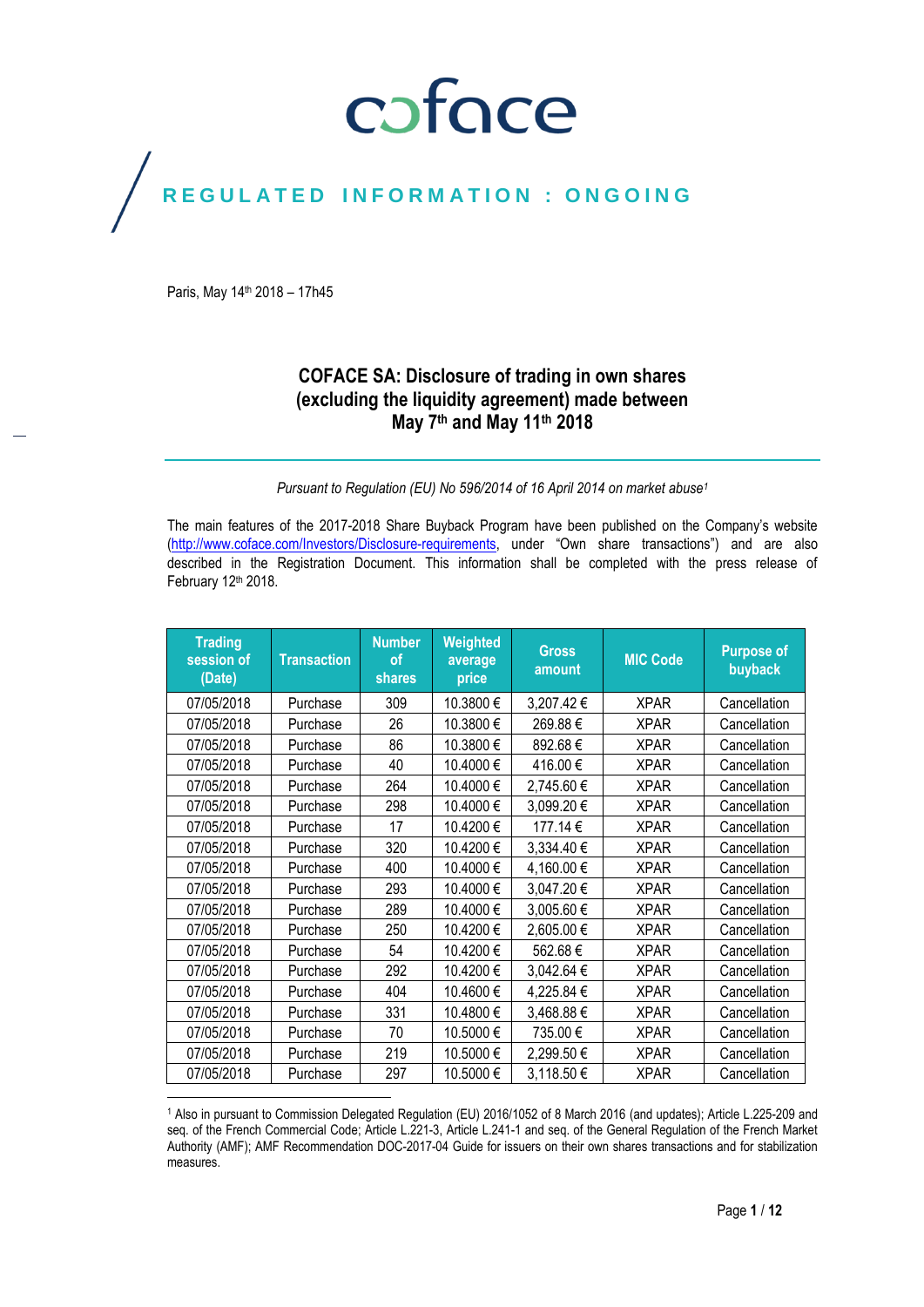| 07/05/2018 | Purchase | 160 | 10.4800 € | 1,676.80 € | <b>XPAR</b> | Cancellation |
|------------|----------|-----|-----------|------------|-------------|--------------|
| 07/05/2018 | Purchase | 211 | 10.4800€  | 2,211.28€  | <b>XPAR</b> | Cancellation |
| 07/05/2018 | Purchase | 48  | 10.4600€  | 502.08€    | <b>XPAR</b> | Cancellation |
| 07/05/2018 | Purchase | 23  | 10.4600€  | 240.58€    | <b>XPAR</b> | Cancellation |
| 07/05/2018 | Purchase | 274 | 10.4600€  | 2,866.04 € | <b>XPAR</b> | Cancellation |
| 07/05/2018 | Purchase | 185 | 10.4800 € | 1,938.80 € | <b>XPAR</b> | Cancellation |
| 07/05/2018 | Purchase | 189 | 10.4800€  | 1,980.72€  | <b>XPAR</b> | Cancellation |
| 07/05/2018 | Purchase | 1   | 10.4800 € | 10.48€     | <b>XPAR</b> | Cancellation |
| 07/05/2018 | Purchase | 23  | 10.4800€  | 241.04€    | XPAR        | Cancellation |
| 07/05/2018 | Purchase | 320 | 10.4800€  | 3,353.60 € | <b>XPAR</b> | Cancellation |
| 07/05/2018 | Purchase | 313 | 10.4800€  | 3,280.24 € | <b>XPAR</b> | Cancellation |
| 07/05/2018 | Purchase | 331 | 10.4800 € | 3,468.88 € | <b>XPAR</b> | Cancellation |
| 07/05/2018 | Purchase | 350 | 10.4600€  | 3,661.00 € | <b>XPAR</b> | Cancellation |
| 07/05/2018 | Purchase | 46  | 10.4600€  | 481.16€    | <b>XPAR</b> | Cancellation |
| 07/05/2018 | Purchase | 231 | 10.4600€  | 2,416.26€  | <b>XPAR</b> | Cancellation |
| 07/05/2018 | Purchase | 23  | 10.4600€  | 240.58€    | <b>XPAR</b> | Cancellation |
| 07/05/2018 | Purchase | 180 | 10.4400€  | 1,879.20 € | <b>XPAR</b> | Cancellation |
| 07/05/2018 | Purchase | 311 | 10.4400€  | 3,246.84 € | <b>XPAR</b> | Cancellation |
| 07/05/2018 | Purchase | 67  | 10.4400€  | 699.48€    | <b>XPAR</b> | Cancellation |
| 07/05/2018 | Purchase | 336 | 10.4600€  | 3,514.56€  | <b>XPAR</b> | Cancellation |
| 07/05/2018 | Purchase | 372 | 10.4600€  | 3,891.12€  | <b>XPAR</b> | Cancellation |
| 07/05/2018 | Purchase | 372 | 10.4400€  | 3,883.68€  | <b>XPAR</b> | Cancellation |
| 07/05/2018 | Purchase | 359 | 10.4200€  | 3,740.78€  | <b>XPAR</b> | Cancellation |
| 07/05/2018 | Purchase | 189 | 10.4200€  | 1,969.38 € | <b>XPAR</b> | Cancellation |
| 07/05/2018 | Purchase | 430 | 10.4200€  | 4,480.60 € | <b>XPAR</b> | Cancellation |
| 07/05/2018 | Purchase | 519 | 10.4000 € | 5,397.60 € | <b>XPAR</b> | Cancellation |
| 07/05/2018 | Purchase | 361 | 10.3800 € | 3,747.18€  | <b>XPAR</b> | Cancellation |
| 07/05/2018 | Purchase | 11  | 10.4200€  | 114.62€    | <b>XPAR</b> | Cancellation |
| 07/05/2018 | Purchase | 16  | 10.4200€  | 166.72€    | <b>XPAR</b> | Cancellation |
| 07/05/2018 | Purchase | 262 | 10.4200€  | 2,730.04 € | <b>XPAR</b> | Cancellation |
| 07/05/2018 | Purchase | 148 | 10.4200€  | 1,542.16 € | <b>XPAR</b> | Cancellation |
| 07/05/2018 | Purchase | 336 | 10.4200€  | 3,501.12 € | <b>XPAR</b> | Cancellation |
| 07/05/2018 | Purchase | 320 | 10.4200€  | 3,334.40 € | <b>XPAR</b> | Cancellation |
| 07/05/2018 | Purchase | 270 | 10.4200€  | 2,813.40€  | <b>XPAR</b> | Cancellation |
| 07/05/2018 | Purchase | 20  | 10.4200 € | 208.40€    | <b>XPAR</b> | Cancellation |
| 07/05/2018 | Purchase | 1   | 10.4200 € | 10.42 €    | <b>XPAR</b> | Cancellation |
| 07/05/2018 | Purchase | 326 | 10.4200 € | 3,396.92€  | <b>XPAR</b> | Cancellation |
| 07/05/2018 | Purchase | 22  | 10.4200 € | 229.24 €   | <b>XPAR</b> | Cancellation |
| 07/05/2018 | Purchase | 284 | 10.4200€  | 2,959.28€  | <b>XPAR</b> | Cancellation |
| 07/05/2018 | Purchase | 751 | 10.3800 € | 7,795.38 € | <b>XPAR</b> | Cancellation |
| 07/05/2018 | Purchase | 290 | 10.3800 € | 3,010.20 € | <b>XPAR</b> | Cancellation |
| 07/05/2018 | Purchase | 11  | 10.3800 € | 114.18€    | <b>XPAR</b> | Cancellation |
| 07/05/2018 | Purchase | 42  | 10.3800€  | 435.96€    | <b>XPAR</b> | Cancellation |
| 07/05/2018 | Purchase | 256 | 10.3800€  | 2,657.28 € | <b>XPAR</b> | Cancellation |
| 07/05/2018 | Purchase | 62  | 10.3600 € | 642.32€    | <b>XPAR</b> | Cancellation |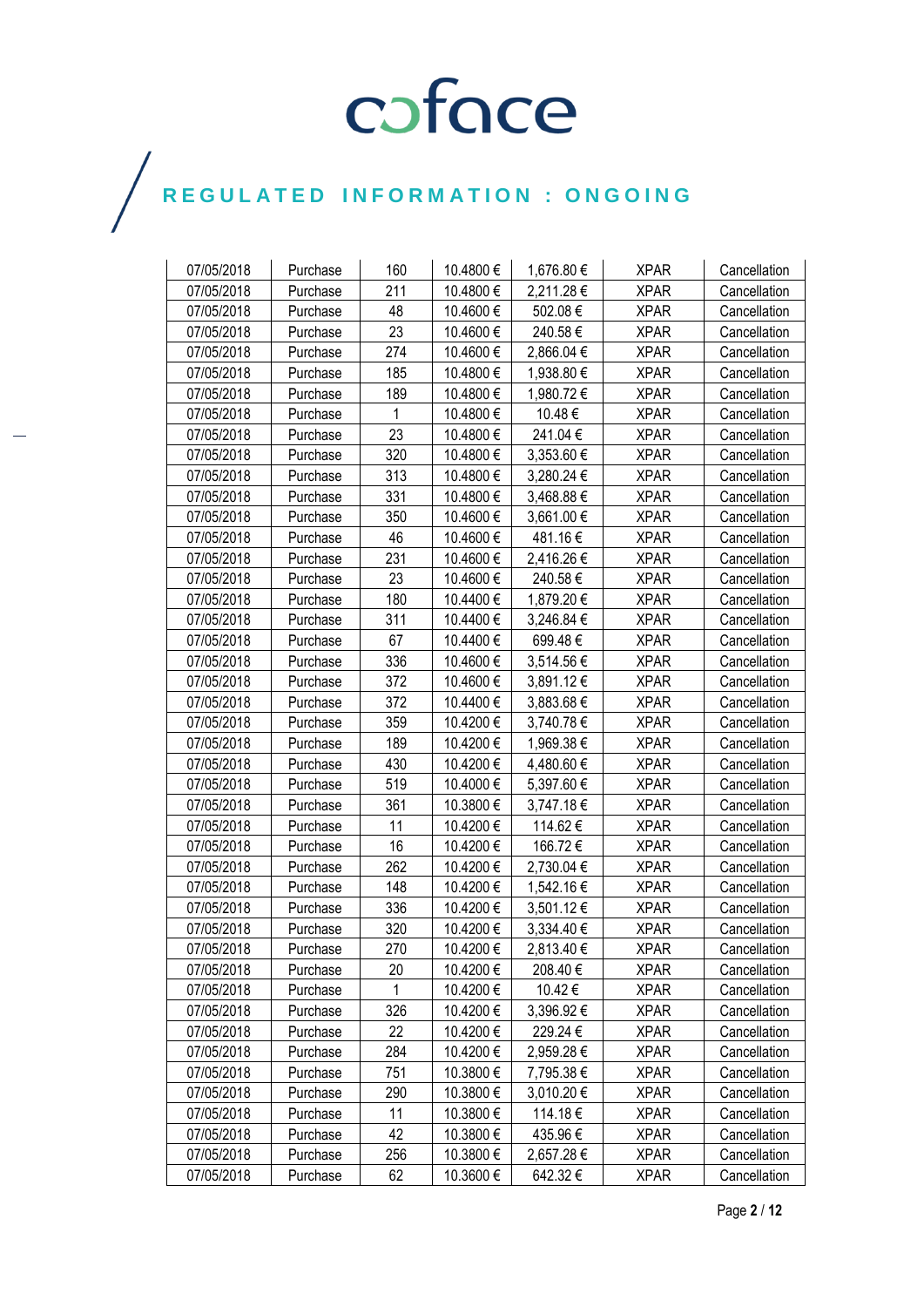| 07/05/2018       | Purchase | 297    | 10.3800 € | 3,082.86 € | <b>XPAR</b> | Cancellation        |
|------------------|----------|--------|-----------|------------|-------------|---------------------|
| 07/05/2018       | Purchase | 290    | 10.4000€  | 3,016.00 € | <b>XPAR</b> | Cancellation        |
| 07/05/2018       | Purchase | 136    | 10.4000€  | 1,414.40 € | <b>XPAR</b> | Cancellation        |
| 07/05/2018       | Purchase | 366    | 10.4200€  | 3,813.72€  | <b>XPAR</b> | Cancellation        |
| 07/05/2018       | Purchase | 366    | 10.4000€  | 3,806.40 € | <b>XPAR</b> | Cancellation        |
| 07/05/2018       | Purchase | 135    | 10.4000€  | 1,404.00 € | <b>XPAR</b> | Cancellation        |
| 07/05/2018       | Purchase | 158    | 10.4000€  | 1,643.20 € | <b>XPAR</b> | Cancellation        |
| 07/05/2018       | Purchase | 100    | 10.4000€  | 1,040.00 € | <b>XPAR</b> | Cancellation        |
| 07/05/2018       | Purchase | 193    | 10.4000€  | 2,007.20€  | <b>XPAR</b> | Cancellation        |
| 07/05/2018       | Purchase | 19     | 10.4000€  | 197.60€    | <b>XPAR</b> | Cancellation        |
| 07/05/2018       | Purchase | 274    | 10.4000€  | 2,849.60 € | <b>XPAR</b> | Cancellation        |
| 07/05/2018       | Purchase | 784    | 10.3800€  | 8,137.92 € | <b>XPAR</b> | Cancellation        |
| 07/05/2018       | Purchase | 1      | 10.3800€  | 10.38€     | <b>XPAR</b> | Cancellation        |
| Total 07/05/2018 |          | 17,030 | 10.4239€  | 177,518€   | <b>XPAR</b> | <b>Cancellation</b> |
| 08/05/2018       | Purchase | 703    | 10.4600€  | 7,353.38€  | <b>XPAR</b> | Cancellation        |
| 08/05/2018       | Purchase | 78     | 10.4600€  | 815.88€    | <b>XPAR</b> | Cancellation        |
| 08/05/2018       | Purchase | 25     | 10.4600€  | 261.50€    | <b>XPAR</b> | Cancellation        |
| 08/05/2018       | Purchase | 65     | 10.4600€  | 679.90€    | <b>XPAR</b> | Cancellation        |
| 08/05/2018       | Purchase | 13     | 10.4600€  | 135.98€    | <b>XPAR</b> | Cancellation        |
| 08/05/2018       | Purchase | 399    | 10.4400€  | 4,165.56 € | <b>XPAR</b> | Cancellation        |
| 08/05/2018       | Purchase | 178    | 10.4000 € | 1,851.20 € | <b>XPAR</b> | Cancellation        |
| 08/05/2018       | Purchase | 295    | 10.4000€  | 3,068.00 € | <b>XPAR</b> | Cancellation        |
| 08/05/2018       | Purchase | 167    | 10.4200€  | 1,740.14 € | <b>XPAR</b> | Cancellation        |
| 08/05/2018       | Purchase | 131    | 10.4200€  | 1,365.02 € | <b>XPAR</b> | Cancellation        |
| 08/05/2018       | Purchase | 88     | 10.3800€  | 913.44€    | <b>XPAR</b> | Cancellation        |
| 08/05/2018       | Purchase | 299    | 10.3800€  | 3,103.62 € | <b>XPAR</b> | Cancellation        |
| 08/05/2018       | Purchase | 378    | 10.3600€  | 3,916.08€  | <b>XPAR</b> | Cancellation        |
| 08/05/2018       | Purchase | 413    | 10.3600€  | 4,278.68 € | <b>XPAR</b> | Cancellation        |
| 08/05/2018       | Purchase | 421    | 10.3400€  | 4,353.14 € | <b>XPAR</b> | Cancellation        |
| 08/05/2018       | Purchase | 719    | 10.3400€  | 7,434.46 € | <b>XPAR</b> | Cancellation        |
| 08/05/2018       | Purchase | 500    | 10.3400€  | 5,170.00 € | <b>XPAR</b> | Cancellation        |
| 08/05/2018       | Purchase | 782    | 10.3400€  | 8,085.88€  | <b>XPAR</b> | Cancellation        |
| 08/05/2018       | Purchase | 828    | 10.3400€  | 8,561.52€  | <b>XPAR</b> | Cancellation        |
| 08/05/2018       | Purchase | 420    | 10.3400€  | 4,342.80 € | <b>XPAR</b> | Cancellation        |
| 08/05/2018       | Purchase | 53     | 10.3400 € | 548.02€    | <b>XPAR</b> | Cancellation        |
| 08/05/2018       | Purchase | 659    | 10.3400 € | 6,814.06€  | <b>XPAR</b> | Cancellation        |
| 08/05/2018       | Purchase | 337    | 10.3800 € | 3,498.06 € | <b>XPAR</b> | Cancellation        |
| 08/05/2018       | Purchase | 36     | 10.3800€  | 373.68€    | <b>XPAR</b> | Cancellation        |
| 08/05/2018       | Purchase | 670    | 10.3600€  | 6,941.20 € | <b>XPAR</b> | Cancellation        |
| 08/05/2018       | Purchase | 59     | 10.3800 € | 612.42€    | <b>XPAR</b> | Cancellation        |
| 08/05/2018       | Purchase | 281    | 10.3800 € | 2,916.78€  | <b>XPAR</b> | Cancellation        |
| 08/05/2018       | Purchase | 208    | 10.3600€  | 2,154.88 € | <b>XPAR</b> | Cancellation        |
| 08/05/2018       | Purchase | 359    | 10.3600€  | 3,719.24 € | <b>XPAR</b> | Cancellation        |
| 08/05/2018       | Purchase | 8      | 10.3600€  | 82.88€     | <b>XPAR</b> | Cancellation        |
| 08/05/2018       | Purchase | 307    | 10.3800 € | 3,186.66 € | <b>XPAR</b> | Cancellation        |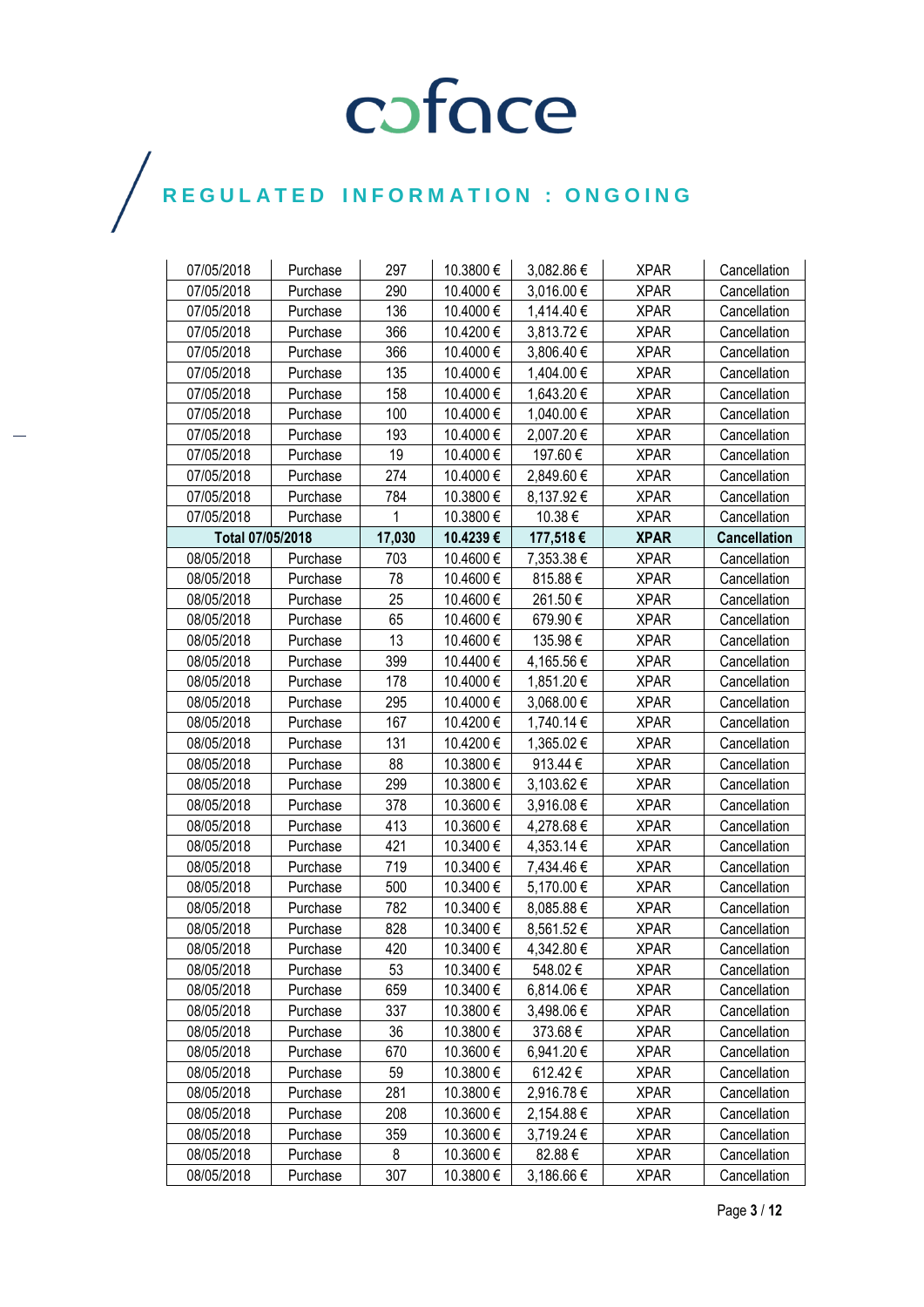| 08/05/2018       | Purchase | 293    | 10.3800 € | 3,041.34 € | <b>XPAR</b> | Cancellation        |
|------------------|----------|--------|-----------|------------|-------------|---------------------|
| 08/05/2018       | Purchase | 285    | 10.3800€  | 2,958.30 € | <b>XPAR</b> | Cancellation        |
| 08/05/2018       | Purchase | 24     | 10.3800 € | 249.12€    | <b>XPAR</b> | Cancellation        |
| 08/05/2018       | Purchase | 293    | 10.4000€  | 3,047.20 € | <b>XPAR</b> | Cancellation        |
| 08/05/2018       | Purchase | 340    | 10.4400€  | 3,549.60€  | <b>XPAR</b> | Cancellation        |
| 08/05/2018       | Purchase | 310    | 10.4600€  | 3,242.60 € | <b>XPAR</b> | Cancellation        |
| 08/05/2018       | Purchase | 96     | 10.4600€  | 1,004.16€  | <b>XPAR</b> | Cancellation        |
| 08/05/2018       | Purchase | 154    | 10.4600€  | 1,610.84 € | <b>XPAR</b> | Cancellation        |
| 08/05/2018       | Purchase | 171    | 10.4600€  | 1,788.66 € | XPAR        | Cancellation        |
| 08/05/2018       | Purchase | 291    | 10.4600€  | 3,043.86 € | <b>XPAR</b> | Cancellation        |
| 08/05/2018       | Purchase | 151    | 10.4600€  | 1,579.46 € | <b>XPAR</b> | Cancellation        |
| 08/05/2018       | Purchase | 150    | 10.4600€  | 1,569.00 € | <b>XPAR</b> | Cancellation        |
| 08/05/2018       | Purchase | 330    | 10.5000€  | 3,465.00 € | <b>XPAR</b> | Cancellation        |
| 08/05/2018       | Purchase | 12     | 10.5000€  | 126.00€    | <b>XPAR</b> | Cancellation        |
| 08/05/2018       | Purchase | 291    | 10.5000€  | 3,055.50 € | <b>XPAR</b> | Cancellation        |
| 08/05/2018       | Purchase | 263    | 10.5000€  | 2,761.50€  | <b>XPAR</b> | Cancellation        |
| 08/05/2018       | Purchase | 30     | 10.5000€  | 315.00€    | <b>XPAR</b> | Cancellation        |
| 08/05/2018       | Purchase | 120    | 10.5000€  | 1,260.00 € | <b>XPAR</b> | Cancellation        |
| 08/05/2018       | Purchase | 176    | 10.5000€  | 1,848.00 € | <b>XPAR</b> | Cancellation        |
| 08/05/2018       | Purchase | 442    | 10.4800 € | 4,632.16 € | <b>XPAR</b> | Cancellation        |
| 08/05/2018       | Purchase | 309    | 10.5000€  | 3,244.50€  | <b>XPAR</b> | Cancellation        |
| 08/05/2018       | Purchase | 290    | 10.5000€  | 3,045.00 € | <b>XPAR</b> | Cancellation        |
| 08/05/2018       | Purchase | 149    | 10.4800€  | 1,561.52€  | <b>XPAR</b> | Cancellation        |
| 08/05/2018       | Purchase | 302    | 10.4800€  | 3,164.96€  | <b>XPAR</b> | Cancellation        |
| 08/05/2018       | Purchase | 223    | 10.5000€  | 2,341.50 € | <b>XPAR</b> | Cancellation        |
| 08/05/2018       | Purchase | 50     | 10.5000€  | 525.00€    | <b>XPAR</b> | Cancellation        |
| 08/05/2018       | Purchase | 34     | 10.5000 € | 357.00€    | <b>XPAR</b> | Cancellation        |
| 08/05/2018       | Purchase | 11     | 10.5000€  | 115.50€    | <b>XPAR</b> | Cancellation        |
| 08/05/2018       | Purchase | 704    | 10.5000€  | 7,392.00 € | <b>XPAR</b> | Cancellation        |
| 08/05/2018       | Purchase | 28     | 10.5000€  | 294.00€    | <b>XPAR</b> | Cancellation        |
| 08/05/2018       | Purchase | 97     | 10.5000€  | 1,018.50 € | <b>XPAR</b> | Cancellation        |
| 08/05/2018       | Purchase | 12     | 10.5000 € | 126.00€    | <b>XPAR</b> | Cancellation        |
| 08/05/2018       | Purchase | 220    | 10.5000€  | 2,310.00 € | <b>XPAR</b> | Cancellation        |
| 08/05/2018       | Purchase | 173    | 10.5000€  | 1,816.50€  | <b>XPAR</b> | Cancellation        |
| 08/05/2018       | Purchase | 124    | 10.5000 € | 1,302.00 € | <b>XPAR</b> | Cancellation        |
| 08/05/2018       | Purchase | 18     | 10.5000 € | 189.00 €   | <b>XPAR</b> | Cancellation        |
| 08/05/2018       | Purchase | 12     | 10.5000€  | 126.00€    | <b>XPAR</b> | Cancellation        |
| 08/05/2018       | Purchase | 18     | 10.5000€  | 189.00€    | <b>XPAR</b> | Cancellation        |
| 08/05/2018       | Purchase | 180    | 10.5000 € | 1,890.00 € | <b>XPAR</b> | Cancellation        |
| Total 08/05/2018 |          | 17,055 | 10.4133€  | 177,599€   | <b>XPAR</b> | <b>Cancellation</b> |
| 09/05/2018       | Purchase | 252    | 10.5600 € | 2,661.12€  | <b>XPAR</b> | Cancellation        |
| 09/05/2018       | Purchase | 431    | 10.5400€  | 4,542.74 € | <b>XPAR</b> | Cancellation        |
| 09/05/2018       | Purchase | 62     | 10.5600€  | 654.72€    | <b>XPAR</b> | Cancellation        |
| 09/05/2018       | Purchase | 98     | 10.5600 € | 1,034.88 € | <b>XPAR</b> | Cancellation        |
| 09/05/2018       | Purchase | 132    | 10.5600 € | 1,393.92 € | <b>XPAR</b> | Cancellation        |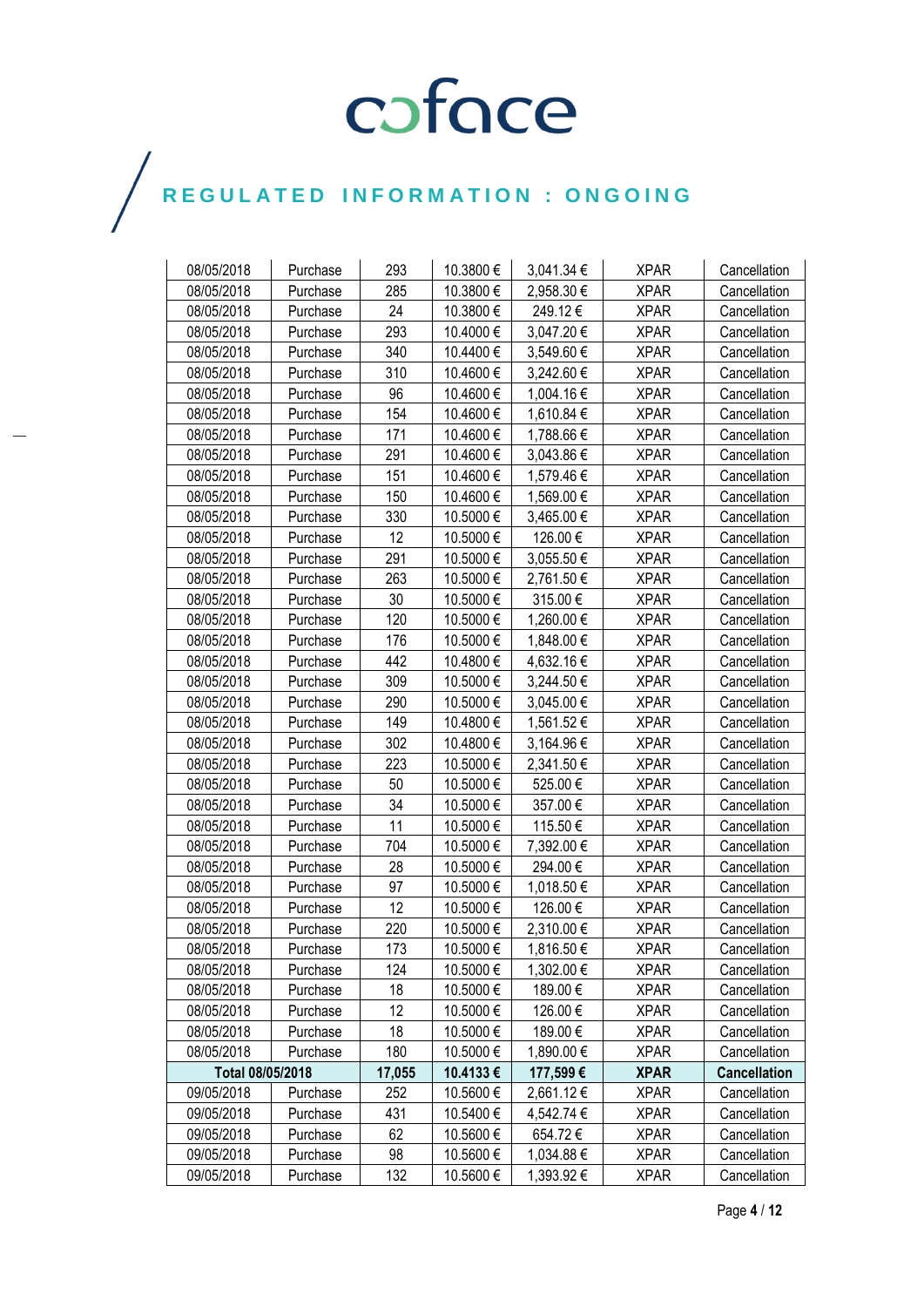| 09/05/2018 | Purchase | 81  | 10.5800 € | 856.98€    | <b>XPAR</b> | Cancellation |
|------------|----------|-----|-----------|------------|-------------|--------------|
| 09/05/2018 | Purchase | 105 | 10.5800€  | 1,110.90 € | <b>XPAR</b> | Cancellation |
| 09/05/2018 | Purchase | 96  | 10.5800€  | 1,015.68 € | <b>XPAR</b> | Cancellation |
| 09/05/2018 | Purchase | 500 | 10.5400€  | 5,270.00€  | <b>XPAR</b> | Cancellation |
| 09/05/2018 | Purchase | 315 | 10.5800€  | 3,332.70 € | <b>XPAR</b> | Cancellation |
| 09/05/2018 | Purchase | 287 | 10.5800€  | 3,036.46 € | <b>XPAR</b> | Cancellation |
| 09/05/2018 | Purchase | 288 | 10.5800€  | 3,047.04 € | <b>XPAR</b> | Cancellation |
| 09/05/2018 | Purchase | 375 | 10.5400€  | 3,952.50 € | <b>XPAR</b> | Cancellation |
| 09/05/2018 | Purchase | 250 | 10.5600€  | 2,640.00 € | <b>XPAR</b> | Cancellation |
| 09/05/2018 | Purchase | 47  | 10.5600€  | 496.32€    | <b>XPAR</b> | Cancellation |
| 09/05/2018 | Purchase | 144 | 10.5400€  | 1,517.76€  | <b>XPAR</b> | Cancellation |
| 09/05/2018 | Purchase | 117 | 10.5400€  | 1,233.18€  | <b>XPAR</b> | Cancellation |
| 09/05/2018 | Purchase | 37  | 10.5400€  | 389.98€    | <b>XPAR</b> | Cancellation |
| 09/05/2018 | Purchase | 289 | 10.5400 € | 3,046.06 € | <b>XPAR</b> | Cancellation |
| 09/05/2018 | Purchase | 297 | 10.5600€  | 3,136.32 € | <b>XPAR</b> | Cancellation |
| 09/05/2018 | Purchase | 113 | 10.5600€  | 1,193.28 € | <b>XPAR</b> | Cancellation |
| 09/05/2018 | Purchase | 288 | 10.5600 € | 3,041.28 € | <b>XPAR</b> | Cancellation |
| 09/05/2018 | Purchase | 292 | 10.5600€  | 3,083.52€  | <b>XPAR</b> | Cancellation |
| 09/05/2018 | Purchase | 141 | 10.5600€  | 1,488.96 € | <b>XPAR</b> | Cancellation |
| 09/05/2018 | Purchase | 98  | 10.5600€  | 1,034.88 € | <b>XPAR</b> | Cancellation |
| 09/05/2018 | Purchase | 136 | 10.5600€  | 1,436.16€  | <b>XPAR</b> | Cancellation |
| 09/05/2018 | Purchase | 151 | 10.5600€  | 1,594.56€  | <b>XPAR</b> | Cancellation |
| 09/05/2018 | Purchase | 150 | 10.5400€  | 1,581.00 € | <b>XPAR</b> | Cancellation |
| 09/05/2018 | Purchase | 349 | 10.5400€  | 3,678.46€  | <b>XPAR</b> | Cancellation |
| 09/05/2018 | Purchase | 33  | 10.5600€  | 348.48€    | <b>XPAR</b> | Cancellation |
| 09/05/2018 | Purchase | 65  | 10.5600€  | 686.40€    | <b>XPAR</b> | Cancellation |
| 09/05/2018 | Purchase | 8   | 10.5600€  | 84.48€     | <b>XPAR</b> | Cancellation |
| 09/05/2018 | Purchase | 189 | 10.5600€  | 1,995.84 € | <b>XPAR</b> | Cancellation |
| 09/05/2018 | Purchase | 125 | 10.5600€  | 1,320.00 € | <b>XPAR</b> | Cancellation |
| 09/05/2018 | Purchase | 61  | 10.5600€  | 644.16€    | <b>XPAR</b> | Cancellation |
| 09/05/2018 | Purchase | 64  | 10.5600€  | 675.84€    | <b>XPAR</b> | Cancellation |
| 09/05/2018 | Purchase | 296 | 10.5400 € | 3,119.84 € | <b>XPAR</b> | Cancellation |
| 09/05/2018 | Purchase | 65  | 10.5400€  | 685.10€    | <b>XPAR</b> | Cancellation |
| 09/05/2018 | Purchase | 352 | 10.5400€  | 3,710.08€  | <b>XPAR</b> | Cancellation |
| 09/05/2018 | Purchase | 96  | 10.5200€  | 1,009.92 € | <b>XPAR</b> | Cancellation |
| 09/05/2018 | Purchase | 381 | 10.5200€  | 4,008.12 € | <b>XPAR</b> | Cancellation |
| 09/05/2018 | Purchase | 250 | 10.5200€  | 2,630.00 € | <b>XPAR</b> | Cancellation |
| 09/05/2018 | Purchase | 57  | 10.5200 € | 599.64€    | <b>XPAR</b> | Cancellation |
| 09/05/2018 | Purchase | 220 | 10.5400€  | 2,318.80€  | <b>XPAR</b> | Cancellation |
| 09/05/2018 | Purchase | 67  | 10.5400€  | 706.18€    | <b>XPAR</b> | Cancellation |
| 09/05/2018 | Purchase | 376 | 10.5400 € | 3,963.04 € | <b>XPAR</b> | Cancellation |
| 09/05/2018 | Purchase | 376 | 10.5000€  | 3,948.00 € | <b>XPAR</b> | Cancellation |
| 09/05/2018 | Purchase | 197 | 10.5200€  | 2,072.44 € | <b>XPAR</b> | Cancellation |
| 09/05/2018 | Purchase | 289 | 10.5200€  | 3,040.28 € | <b>XPAR</b> | Cancellation |
| 09/05/2018 | Purchase | 292 | 10.5200€  | 3,071.84 € | <b>XPAR</b> | Cancellation |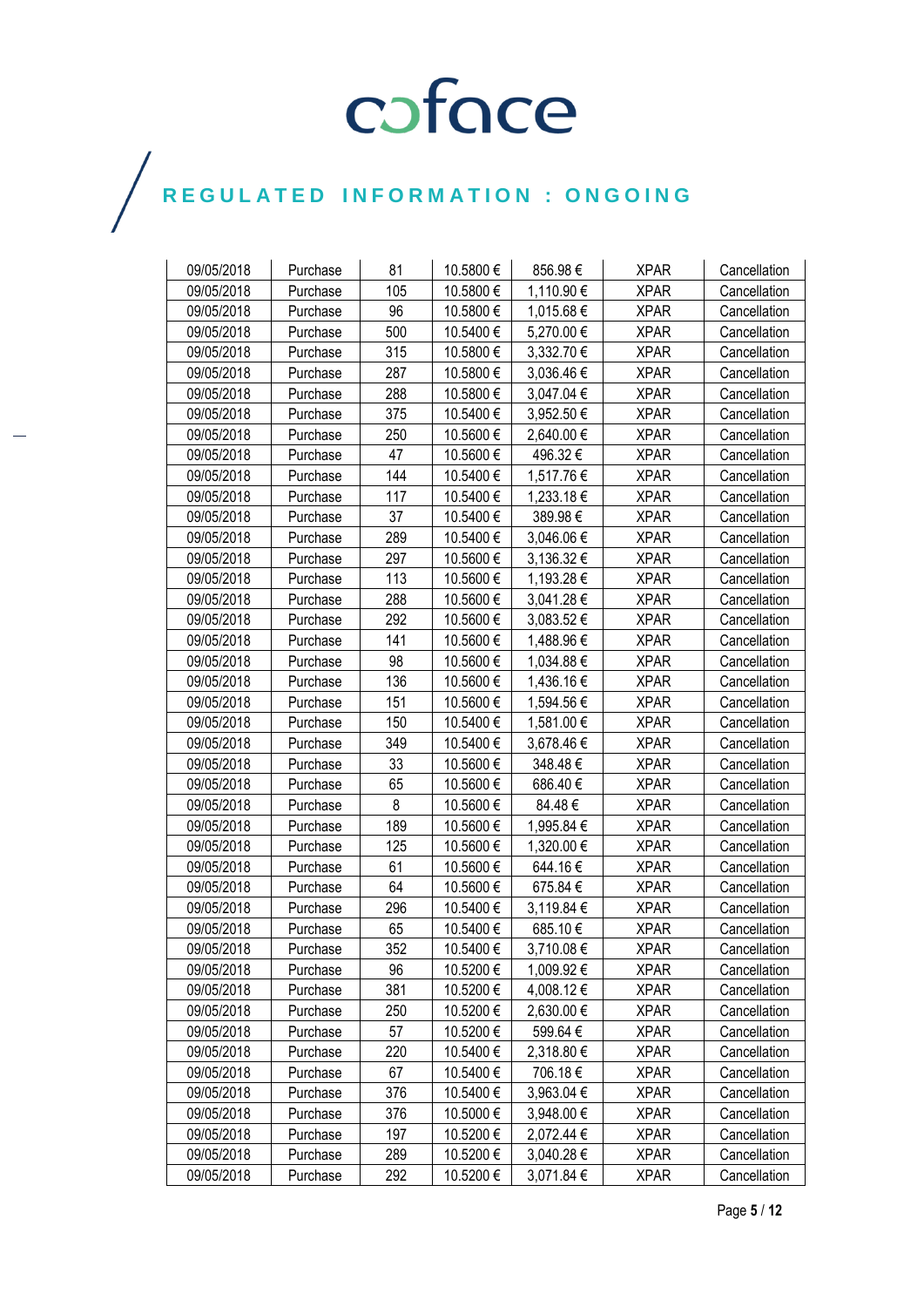| 09/05/2018       | Purchase | 271            | 10.5400€  | 2,856.34 € | <b>XPAR</b> | Cancellation        |
|------------------|----------|----------------|-----------|------------|-------------|---------------------|
| 09/05/2018       | Purchase | 19             | 10.5400€  | 200.26€    | <b>XPAR</b> | Cancellation        |
| 09/05/2018       | Purchase | 27             | 10.5400€  | 284.58€    | <b>XPAR</b> | Cancellation        |
| 09/05/2018       | Purchase | 262            | 10.5400€  | 2,761.48€  | <b>XPAR</b> | Cancellation        |
| 09/05/2018       | Purchase | 50             | 10.5400€  | 527.00€    | <b>XPAR</b> | Cancellation        |
| 09/05/2018       | Purchase | 26             | 10.5400 € | 274.04€    | <b>XPAR</b> | Cancellation        |
| 09/05/2018       | Purchase | 5              | 10.5400€  | 52.70€     | <b>XPAR</b> | Cancellation        |
| 09/05/2018       | Purchase | 222            | 10.5400€  | 2,339.88€  | <b>XPAR</b> | Cancellation        |
| 09/05/2018       | Purchase | 34             | 10.5400€  | 358.36€    | <b>XPAR</b> | Cancellation        |
| 09/05/2018       | Purchase | 259            | 10.5400€  | 2,729.86€  | <b>XPAR</b> | Cancellation        |
| 09/05/2018       | Purchase | 478            | 10.5200€  | 5,028.56 € | <b>XPAR</b> | Cancellation        |
| 09/05/2018       | Purchase | 287            | 10.5400 € | 3,024.98 € | <b>XPAR</b> | Cancellation        |
| 09/05/2018       | Purchase | 302            | 10.5400€  | 3,183.08 € | <b>XPAR</b> | Cancellation        |
| 09/05/2018       | Purchase | 26             | 10.5200€  | 273.52€    | <b>XPAR</b> | Cancellation        |
| 09/05/2018       | Purchase | 209            | 10.5200€  | 2,198.68€  | <b>XPAR</b> | Cancellation        |
| 09/05/2018       | Purchase | 47             | 10.5200€  | 494.44€    | <b>XPAR</b> | Cancellation        |
| 09/05/2018       | Purchase | 249            | 10.5200€  | 2,619.48€  | <b>XPAR</b> | Cancellation        |
| 09/05/2018       | Purchase | 629            | 10.5200€  | 6,617.08 € | <b>XPAR</b> | Cancellation        |
| 09/05/2018       | Purchase | 250            | 10.5400€  | 2,635.00 € | <b>XPAR</b> | Cancellation        |
| 09/05/2018       | Purchase | 42             | 10.5400€  | 442.68€    | <b>XPAR</b> | Cancellation        |
| 09/05/2018       | Purchase | 95             | 10.5200€  | 999.40€    | <b>XPAR</b> | Cancellation        |
| 09/05/2018       | Purchase | 183            | 10.5200€  | 1,925.16 € | <b>XPAR</b> | Cancellation        |
| 09/05/2018       | Purchase | 128            | 10.5400€  | 1,349.12 € | <b>XPAR</b> | Cancellation        |
| 09/05/2018       | Purchase | 213            | 10.5400 € | 2,245.02€  | <b>XPAR</b> | Cancellation        |
| 09/05/2018       | Purchase | 306            | 10.5400€  | 3,225.24 € | <b>XPAR</b> | Cancellation        |
| 09/05/2018       | Purchase | 137            | 10.5400€  | 1,443.98 € | <b>XPAR</b> | Cancellation        |
| 09/05/2018       | Purchase | 267            | 10.5400€  | 2,814.18€  | <b>XPAR</b> | Cancellation        |
| 09/05/2018       | Purchase | 113            | 10.5400€  | 1,191.02 € | <b>XPAR</b> | Cancellation        |
| 09/05/2018       | Purchase | 365            | 10.5400€  | 3,847.10 € | <b>XPAR</b> | Cancellation        |
| 09/05/2018       | Purchase | 139            | 10.5400€  | 1,465.06 € | <b>XPAR</b> | Cancellation        |
| 09/05/2018       | Purchase | 91             | 10.5400 € | 959.14€    | <b>XPAR</b> | Cancellation        |
| 09/05/2018       | Purchase | 46             | 10.5400€  | 484.84€    | <b>XPAR</b> | Cancellation        |
| 09/05/2018       | Purchase | 15             | 10.5400€  | 158.10€    | <b>XPAR</b> | Cancellation        |
| 09/05/2018       | Purchase | 323            | 10.5000€  | 3,391.50€  | <b>XPAR</b> | Cancellation        |
| 09/05/2018       | Purchase | 11             | 10.5000 € | 115.50€    | <b>XPAR</b> | Cancellation        |
| 09/05/2018       | Purchase | 274            | 10.5000€  | 2,877.00 € | <b>XPAR</b> | Cancellation        |
| 09/05/2018       | Purchase | 199            | 10.5000 € | 2,089.50€  | <b>XPAR</b> | Cancellation        |
| 09/05/2018       | Purchase | 321            | 10.5000 € | 3,370.50 € | <b>XPAR</b> | Cancellation        |
| 09/05/2018       | Purchase | 138            | 10.5000€  | 1,449.00 € | <b>XPAR</b> | Cancellation        |
| 09/05/2018       | Purchase | $\overline{7}$ | 10.5000€  | 73.50 €    | <b>XPAR</b> | Cancellation        |
| Total 09/05/2018 |          | 16,845€        | 10.5382€  | 177,516€   | <b>XPAR</b> | <b>Cancellation</b> |
| 10/05/2018       | Purchase | 251            | 10.5400 € | 2,645.54 € | <b>XPAR</b> | Cancellation        |
| 10/05/2018       | Purchase | 38             | 10.5400 € | 400.52€    | <b>XPAR</b> | Cancellation        |
| 10/05/2018       | Purchase | 22             | 10.5400 € | 231.88€    | <b>XPAR</b> | Cancellation        |
| 10/05/2018       | Purchase | 61             | 10.5400€  | 642.94€    | <b>XPAR</b> | Cancellation        |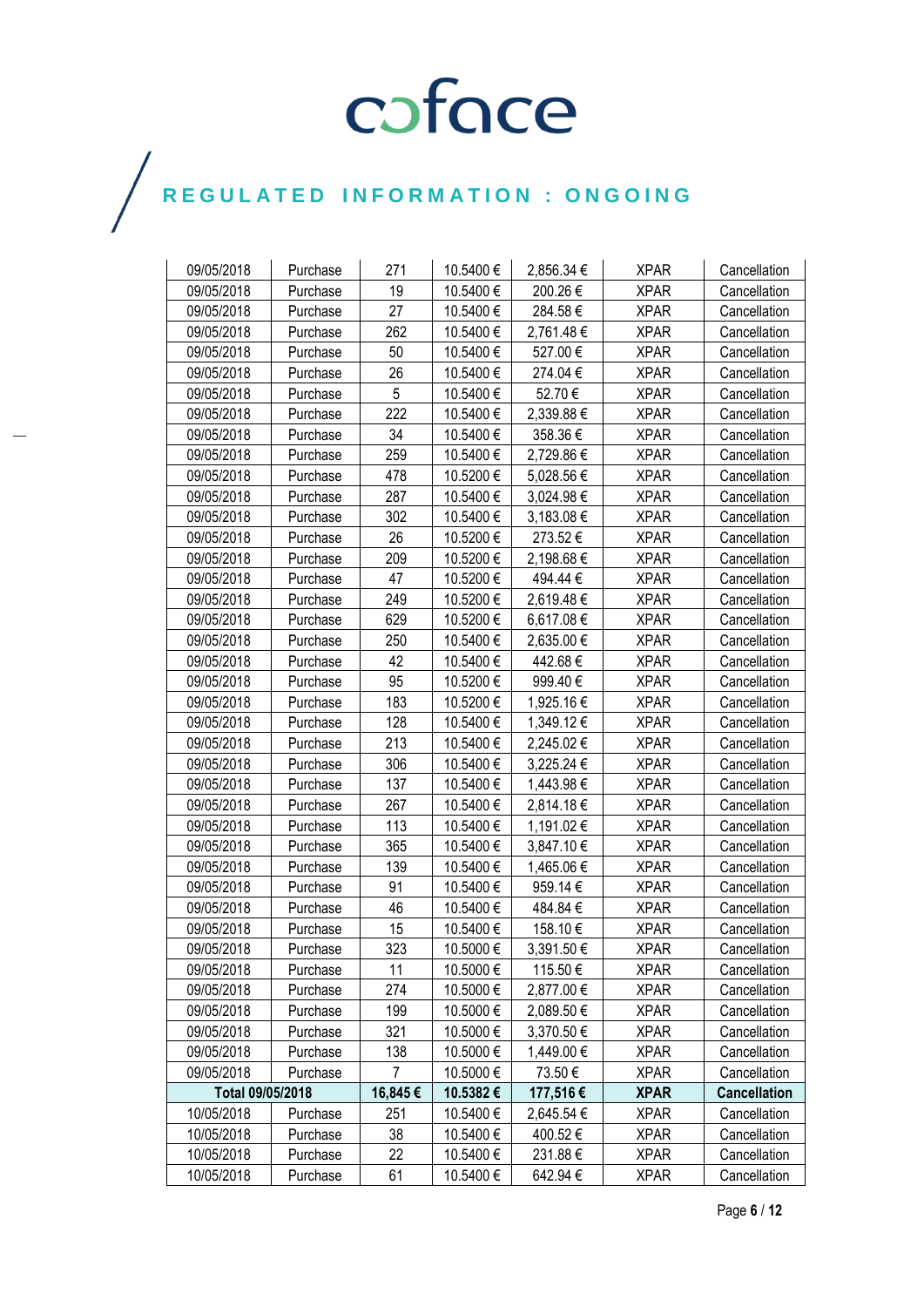| 10/05/2018 | Purchase | 77             | 10.5600 € | 813.12€        | <b>XPAR</b> | Cancellation |
|------------|----------|----------------|-----------|----------------|-------------|--------------|
| 10/05/2018 | Purchase | 232            | 10.5600€  | 2,449.92 €     | <b>XPAR</b> | Cancellation |
| 10/05/2018 | Purchase | 222            | 10.5600€  | 2,344.32€      | <b>XPAR</b> | Cancellation |
| 10/05/2018 | Purchase | 64             | 10.5600€  | 675.84€        | <b>XPAR</b> | Cancellation |
| 10/05/2018 | Purchase | 363            | 10.5600€  | 3,833.28 €     | <b>XPAR</b> | Cancellation |
| 10/05/2018 | Purchase | 756            | 10.5200€  | 7,953.12 €     | <b>XPAR</b> | Cancellation |
| 10/05/2018 | Purchase | 58             | 10.5200€  | 610.16€        | <b>XPAR</b> | Cancellation |
| 10/05/2018 | Purchase | 66             | 10.5200€  | 694.32€        | <b>XPAR</b> | Cancellation |
| 10/05/2018 | Purchase | 67             | 10.5200€  | 704.84€        | <b>XPAR</b> | Cancellation |
| 10/05/2018 | Purchase | 110            | 10.5200€  | 1,157.20 €     | <b>XPAR</b> | Cancellation |
| 10/05/2018 | Purchase | 26             | 10.5200€  | 273.52€        | <b>XPAR</b> | Cancellation |
| 10/05/2018 | Purchase | 14             | 10.5200 € | 147.28€        | <b>XPAR</b> | Cancellation |
| 10/05/2018 | Purchase | 146            | 10.5200€  | 1,535.92 €     | <b>XPAR</b> | Cancellation |
| 10/05/2018 | Purchase | 121            | 10.5200€  | 1,272.92 €     | <b>XPAR</b> | Cancellation |
| 10/05/2018 | Purchase | 45             | 10.5200€  | 473.40€        | <b>XPAR</b> | Cancellation |
| 10/05/2018 | Purchase | 394            | 10.5400 € | 4,152.76 €     | <b>XPAR</b> | Cancellation |
| 10/05/2018 | Purchase | 123            | 10.5400 € | 1,296.42€      | <b>XPAR</b> | Cancellation |
| 10/05/2018 | Purchase | 242            | 10.5400 € | 2,550.68€      | <b>XPAR</b> | Cancellation |
| 10/05/2018 | Purchase | 153            | 10.5200€  | 1,609.56 €     | <b>XPAR</b> | Cancellation |
| 10/05/2018 | Purchase | 1              | 10.5200€  | 10.52€         | <b>XPAR</b> | Cancellation |
| 10/05/2018 | Purchase | 64             | 10.5200€  | 673.28€        | <b>XPAR</b> | Cancellation |
| 10/05/2018 | Purchase | 681            | 10.5000€  | 7,150.50 €     | <b>XPAR</b> | Cancellation |
| 10/05/2018 | Purchase | 650            | 10.4800 € | 6,812.00 €     | <b>XPAR</b> | Cancellation |
| 10/05/2018 | Purchase | 187            | 10.4800€  | 1,959.76 €     | <b>XPAR</b> | Cancellation |
| 10/05/2018 | Purchase | 60             | 10.4800€  | 628.80€        | <b>XPAR</b> | Cancellation |
| 10/05/2018 | Purchase | 17             | 10.4800€  | 178.16€        | <b>XPAR</b> | Cancellation |
| 10/05/2018 | Purchase | $\overline{2}$ | 10.4800€  | 20.96€         | <b>XPAR</b> | Cancellation |
| 10/05/2018 | Purchase | 100            | 10.4800€  | 1,048.00 €     | <b>XPAR</b> | Cancellation |
| 10/05/2018 | Purchase | 100            | 10.4800€  | 1,048.00 €     | <b>XPAR</b> | Cancellation |
| 10/05/2018 | Purchase | 206            | 10.4800€  | 2,158.88 €     | <b>XPAR</b> | Cancellation |
| 10/05/2018 | Purchase | 1              | 10.4800 € | 10.48€         | <b>XPAR</b> | Cancellation |
| 10/05/2018 | Purchase | 94             | 10.4800€  | 985.12€        | <b>XPAR</b> | Cancellation |
| 10/05/2018 | Purchase | 420            | 10.4600€  | 4,393.20€      | <b>XPAR</b> | Cancellation |
| 10/05/2018 | Purchase | 680            | 10.4400€  | 7,099.20€      | <b>XPAR</b> | Cancellation |
| 10/05/2018 | Purchase | 292            | 10.4400 € | $3,048.48 \in$ | <b>XPAR</b> | Cancellation |
| 10/05/2018 | Purchase | 457            | 10.4400 € | 4,771.08 €     | <b>XPAR</b> | Cancellation |
| 10/05/2018 | Purchase | 144            | 10.4400 € | 1,503.36 €     | <b>XPAR</b> | Cancellation |
| 10/05/2018 | Purchase | 138            | 10.4400 € | 1,440.72€      | <b>XPAR</b> | Cancellation |
| 10/05/2018 | Purchase | $\mathbf{1}$   | 10.4400 € | 10.44 €        | <b>XPAR</b> | Cancellation |
| 10/05/2018 | Purchase | 11             | 10.4400 € | 114.84 €       | <b>XPAR</b> | Cancellation |
| 10/05/2018 | Purchase | 61             | 10.4400 € | 636.84€        | <b>XPAR</b> | Cancellation |
| 10/05/2018 | Purchase | 89             | 10.4400 € | 929.16€        | <b>XPAR</b> | Cancellation |
| 10/05/2018 | Purchase | 57             | 10.4400 € | 595.08€        | <b>XPAR</b> | Cancellation |
| 10/05/2018 | Purchase | 60             | 10.4400 € | 626.40€        | <b>XPAR</b> | Cancellation |
| 10/05/2018 | Purchase | 172            | 10.4400 € | 1,795.68 €     | <b>XPAR</b> | Cancellation |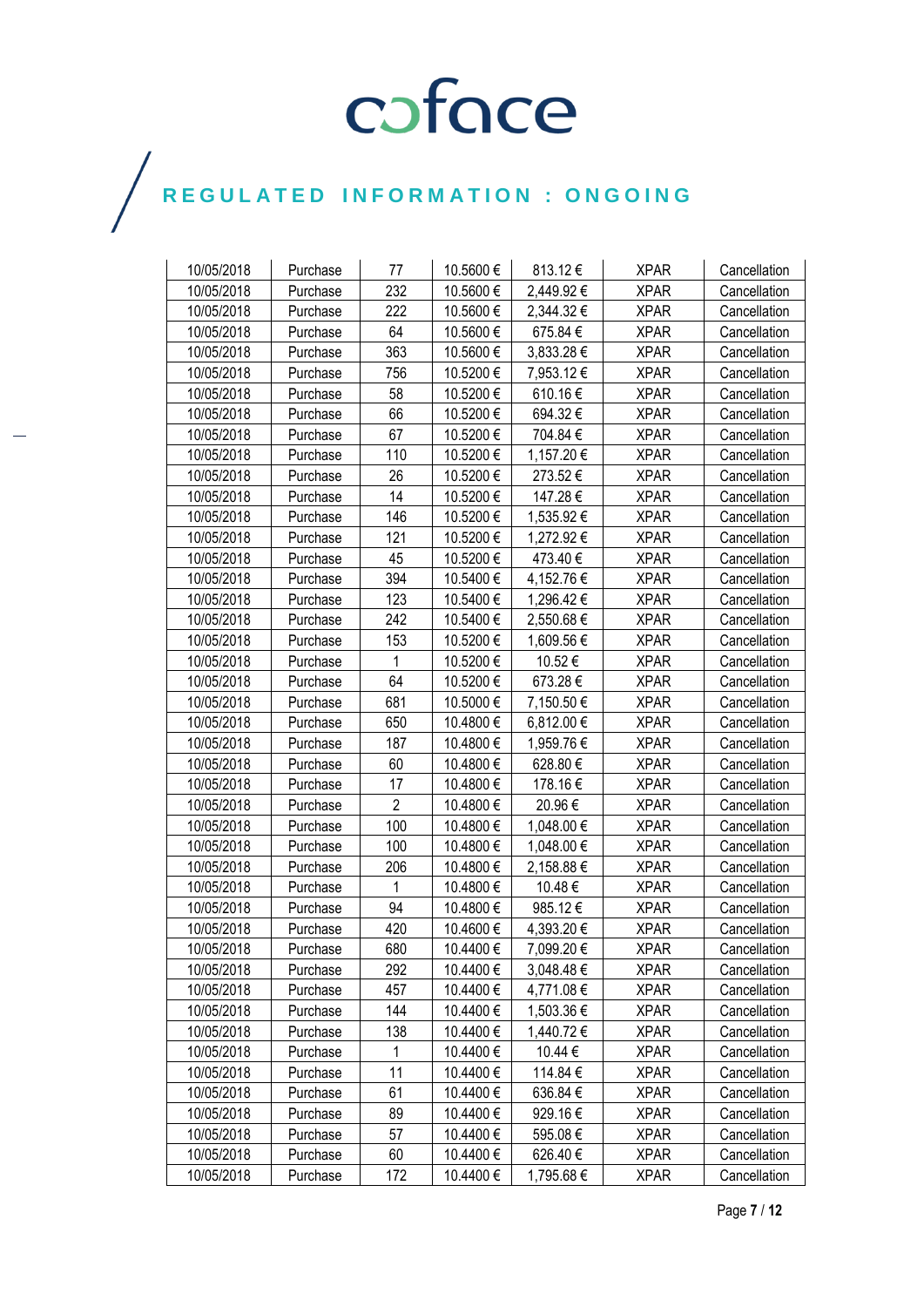| 10/05/2018 | Purchase | 13             | 10.4400 € | 135.72€    | <b>XPAR</b> | Cancellation |
|------------|----------|----------------|-----------|------------|-------------|--------------|
| 10/05/2018 | Purchase | 1              | 10.4400€  | 10.44 €    | <b>XPAR</b> | Cancellation |
| 10/05/2018 | Purchase | 272            | 10.4400€  | 2,839.68€  | <b>XPAR</b> | Cancellation |
| 10/05/2018 | Purchase | 6              | 10.4800€  | 62.88€     | <b>XPAR</b> | Cancellation |
| 10/05/2018 | Purchase | 125            | 10.4800€  | 1,310.00 € | <b>XPAR</b> | Cancellation |
| 10/05/2018 | Purchase | 266            | 10.4800€  | 2,787.68€  | <b>XPAR</b> | Cancellation |
| 10/05/2018 | Purchase | 144            | 10.4800€  | 1,509.12€  | <b>XPAR</b> | Cancellation |
| 10/05/2018 | Purchase | 125            | 10.4800 € | 1,310.00 € | <b>XPAR</b> | Cancellation |
| 10/05/2018 | Purchase | 219            | 10.4800€  | 2,295.12€  | <b>XPAR</b> | Cancellation |
| 10/05/2018 | Purchase | 51             | 10.4800€  | 534.48€    | <b>XPAR</b> | Cancellation |
| 10/05/2018 | Purchase | 24             | 10.4800€  | 251.52€    | <b>XPAR</b> | Cancellation |
| 10/05/2018 | Purchase | 42             | 10.4800 € | 440.16€    | <b>XPAR</b> | Cancellation |
| 10/05/2018 | Purchase | 186            | 10.4800€  | 1,949.28 € | <b>XPAR</b> | Cancellation |
| 10/05/2018 | Purchase | 301            | 10.4800€  | 3,154.48 € | <b>XPAR</b> | Cancellation |
| 10/05/2018 | Purchase | 46             | 10.4600€  | 481.16€    | <b>XPAR</b> | Cancellation |
| 10/05/2018 | Purchase | 175            | 10.4600€  | 1,830.50 € | <b>XPAR</b> | Cancellation |
| 10/05/2018 | Purchase | 69             | 10.4600 € | 721.74€    | <b>XPAR</b> | Cancellation |
| 10/05/2018 | Purchase | 20             | 10.4600€  | 209.20€    | <b>XPAR</b> | Cancellation |
| 10/05/2018 | Purchase | 270            | 10.4600€  | 2,824.20 € | <b>XPAR</b> | Cancellation |
| 10/05/2018 | Purchase | 178            | 10.4400€  | 1,858.32 € | <b>XPAR</b> | Cancellation |
| 10/05/2018 | Purchase | 227            | 10.4400 € | 2,369.88€  | <b>XPAR</b> | Cancellation |
| 10/05/2018 | Purchase | 194            | 10.4600€  | 2,029.24 € | <b>XPAR</b> | Cancellation |
| 10/05/2018 | Purchase | 205            | 10.4600€  | 2,144.30 € | <b>XPAR</b> | Cancellation |
| 10/05/2018 | Purchase | 295            | 10.4600€  | 3,085.70 € | <b>XPAR</b> | Cancellation |
| 10/05/2018 | Purchase | 91             | 10.4600€  | 951.86€    | <b>XPAR</b> | Cancellation |
| 10/05/2018 | Purchase | 46             | 10.4600€  | 481.16€    | <b>XPAR</b> | Cancellation |
| 10/05/2018 | Purchase | $\overline{2}$ | 10.4600€  | 20.92€     | <b>XPAR</b> | Cancellation |
| 10/05/2018 | Purchase | 63             | 10.4600€  | 658.98€    | <b>XPAR</b> | Cancellation |
| 10/05/2018 | Purchase | 17             | 10.4600€  | 177.82€    | <b>XPAR</b> | Cancellation |
| 10/05/2018 | Purchase | 133            | 10.4600€  | 1,391.18 € | <b>XPAR</b> | Cancellation |
| 10/05/2018 | Purchase | 138            | 10.4600€  | 1,443.48 € | <b>XPAR</b> | Cancellation |
| 10/05/2018 | Purchase | 41             | 10.4600 € | 428.86€    | <b>XPAR</b> | Cancellation |
| 10/05/2018 | Purchase | 35             | 10.4600€  | 366.10€    | <b>XPAR</b> | Cancellation |
| 10/05/2018 | Purchase | 17             | 10.4600€  | 177.82€    | <b>XPAR</b> | Cancellation |
| 10/05/2018 | Purchase | 84             | 10.4600 € | 878.64€    | <b>XPAR</b> | Cancellation |
| 10/05/2018 | Purchase | 20             | 10.4600€  | 209.20€    | <b>XPAR</b> | Cancellation |
| 10/05/2018 | Purchase | 57             | 10.4600€  | 596.22€    | <b>XPAR</b> | Cancellation |
| 10/05/2018 | Purchase | 14             | 10.4600€  | 146.44 €   | <b>XPAR</b> | Cancellation |
| 10/05/2018 | Purchase | 22             | 10.4600 € | 230.12€    | <b>XPAR</b> | Cancellation |
| 10/05/2018 | Purchase | 35             | 10.4600 € | 366.10€    | <b>XPAR</b> | Cancellation |
| 10/05/2018 | Purchase | 368            | 10.4600 € | 3,849.28 € | <b>XPAR</b> | Cancellation |
| 10/05/2018 | Purchase | 164            | 10.4600€  | 1,715.44 € | <b>XPAR</b> | Cancellation |
| 10/05/2018 | Purchase | 48             | 10.4600€  | 502.08€    | <b>XPAR</b> | Cancellation |
| 10/05/2018 | Purchase | 35             | 10.4600 € | 366.10€    | <b>XPAR</b> | Cancellation |
| 10/05/2018 | Purchase | 134            | 10.4600 € | 1,401.64 € | <b>XPAR</b> | Cancellation |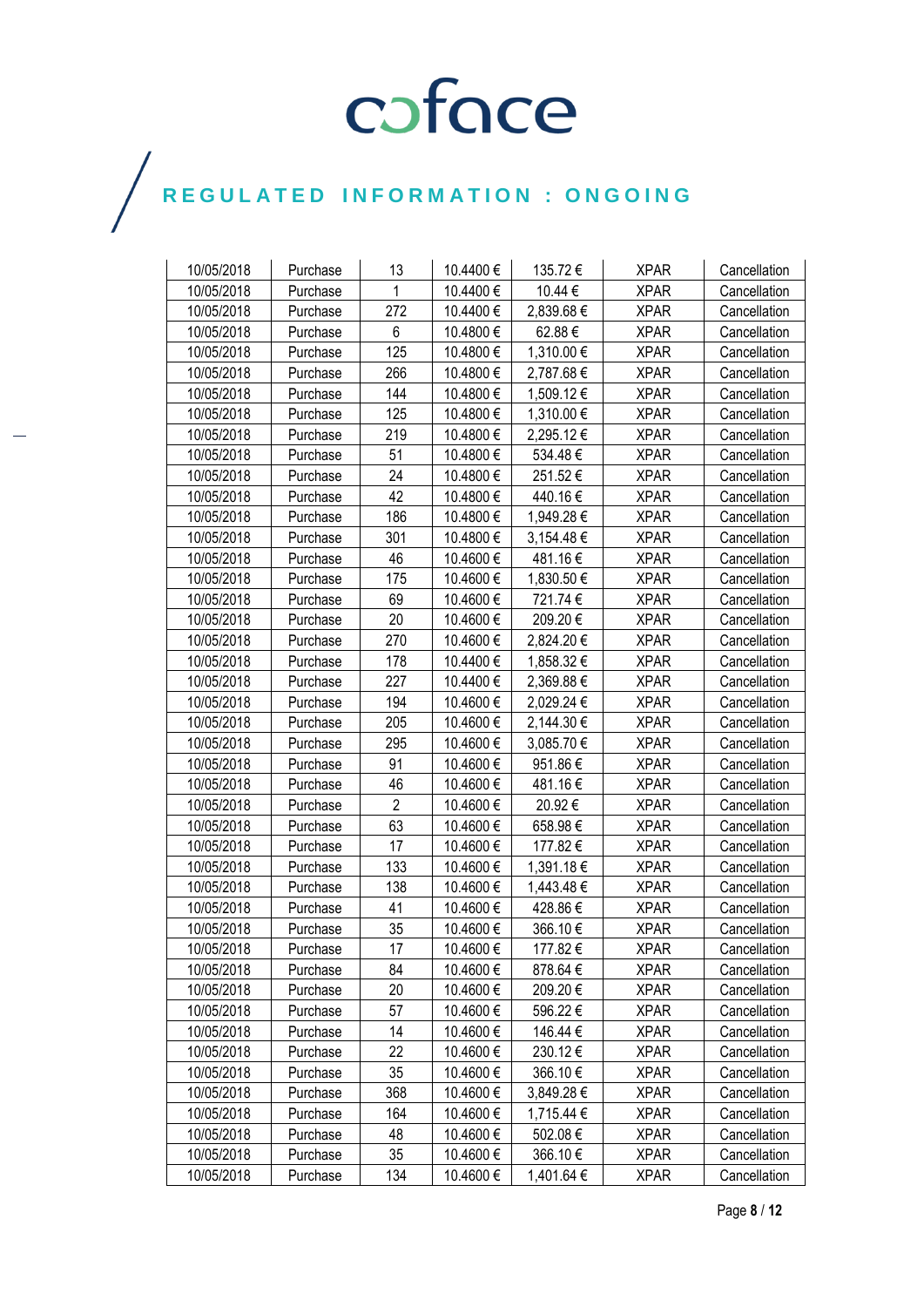| 10/05/2018               | Purchase | 176        | 10.4600 €             | 1,840.96€               | <b>XPAR</b>                | Cancellation                 |
|--------------------------|----------|------------|-----------------------|-------------------------|----------------------------|------------------------------|
| 10/05/2018               | Purchase | 298        | 10.4800€              | 3,123.04 €              | <b>XPAR</b>                | Cancellation                 |
| 10/05/2018               | Purchase | 47         | 10.4800€              | 492.56€                 | <b>XPAR</b>                | Cancellation                 |
| 10/05/2018               | Purchase | 290        | 10.4800€              | 3,039.20€               | <b>XPAR</b>                | Cancellation                 |
| 10/05/2018               | Purchase | 44         | 10.4600€              | 460.24€                 | <b>XPAR</b>                | Cancellation                 |
| 10/05/2018               | Purchase | 65         | 10.4600€              | 679.90€                 | <b>XPAR</b>                | Cancellation                 |
| 10/05/2018               | Purchase | 100        | 10.4600€              | 1,046.00 €              | <b>XPAR</b>                | Cancellation                 |
| 10/05/2018               | Purchase | 75         | 10.4600€              | 784.50€                 | <b>XPAR</b>                | Cancellation                 |
| 10/05/2018               | Purchase | 213        | 10.4600€              | 2,227.98€               | <b>XPAR</b>                | Cancellation                 |
| 10/05/2018               | Purchase | 83         | 10.4600€              | 868.18€                 | <b>XPAR</b>                | Cancellation                 |
| 10/05/2018               | Purchase | 229        | 10.4600€              | 2,395.34 €              | <b>XPAR</b>                | Cancellation                 |
| 10/05/2018               | Purchase | 14         | 10.4600€              | 146.44 €                | <b>XPAR</b>                | Cancellation                 |
| 10/05/2018               | Purchase | 57         | 10.4600€              | 596.22€                 | <b>XPAR</b>                | Cancellation                 |
| 10/05/2018               | Purchase | 91         | 10.4600€              | 951.86€                 | <b>XPAR</b>                | Cancellation                 |
| 10/05/2018               | Purchase | 139        | 10.4600€              | 1,453.94 €              | <b>XPAR</b>                | Cancellation                 |
| 10/05/2018               | Purchase | 45         | 10.4600€              | 470.70€                 | <b>XPAR</b>                | Cancellation                 |
| 10/05/2018               | Purchase | 41         | 10.4600€              | 428.86€                 | <b>XPAR</b>                | Cancellation                 |
| 10/05/2018               | Purchase | 65         | 10.4400€              | 678.60€                 | <b>XPAR</b>                | Cancellation                 |
| 10/05/2018               | Purchase | 179        | 10.4200€              | 1,865.18 €              | <b>XPAR</b>                | Cancellation                 |
| 10/05/2018               | Purchase | 251        | 10.4200€              | 2,615.42€               | <b>XPAR</b>                | Cancellation                 |
| 10/05/2018               | Purchase | 201        | 10.4200€              | 2,094.42€               | <b>XPAR</b>                | Cancellation                 |
| 10/05/2018               | Purchase | 91         | 10.4200€              | 948.22€                 | <b>XPAR</b>                | Cancellation                 |
|                          |          |            |                       |                         |                            |                              |
|                          |          |            |                       |                         |                            |                              |
| 10/05/2018<br>10/05/2018 | Purchase | 354<br>373 | 10.4200€<br>10.4000€  | 3,688.68€<br>3,879.20€  | <b>XPAR</b><br><b>XPAR</b> | Cancellation<br>Cancellation |
| 10/05/2018               | Purchase | 10         | 10.4000€              | 104.00€                 | <b>XPAR</b>                | Cancellation                 |
| Total 10/05/2018         | Purchase | 16,945     | 10.4752€              |                         | <b>XPAR</b>                | <b>Cancellation</b>          |
| 11/05/2018               | Purchase | 350        | 10.5000€              | 177,502 €<br>3,675.00 € | <b>XPAR</b>                | Cancellation                 |
| 11/05/2018               | Purchase | 318        | 10.5000€              | 3,339.00 €              | <b>XPAR</b>                | Cancellation                 |
| 11/05/2018               | Purchase | 392        | 10.5000€              | 4,116.00 €              | <b>XPAR</b>                | Cancellation                 |
| 11/05/2018               | Purchase | 53         | 10.4800€              | 555.44€                 | <b>XPAR</b>                | Cancellation                 |
| 11/05/2018               | Purchase | 125        | 10.4800€              | 1,310.00 €              | <b>XPAR</b>                | Cancellation                 |
| 11/05/2018               | Purchase | 151        | 10.4800€              | 1,582.48 €              | <b>XPAR</b>                | Cancellation                 |
| 11/05/2018               | Purchase | 81         | 10.4800€              | 848.88€                 | <b>XPAR</b>                | Cancellation                 |
| 11/05/2018               | Purchase | 177        | 10.4800€              | 1,854.96 €              | <b>XPAR</b>                | Cancellation                 |
| 11/05/2018               | Purchase | 164        | 10.4800 €             | 1,718.72 €              | <b>XPAR</b>                | Cancellation                 |
| 11/05/2018               | Purchase | 153        | 10.4800 €             | 1,603.44 €              | <b>XPAR</b>                | Cancellation                 |
| 11/05/2018               | Purchase | 95         | 10.4800€              | 995.60€                 | <b>XPAR</b>                | Cancellation                 |
| 11/05/2018               | Purchase | 622        | 10.4600€              | 6,506.12€               | <b>XPAR</b>                | Cancellation                 |
| 11/05/2018               | Purchase | 228        | 10.4600€              | 2,384.88€               | <b>XPAR</b>                | Cancellation                 |
| 11/05/2018               | Purchase | 100        | 10.4600 €             | 1,046.00 €              | <b>XPAR</b>                | Cancellation                 |
| 11/05/2018               | Purchase | 167        | 10.4600 €             | 1,746.82 €              | <b>XPAR</b>                | Cancellation                 |
| 11/05/2018               | Purchase | 109        | 10.4600€              | 1,140.14 €              | <b>XPAR</b>                | Cancellation                 |
| 11/05/2018               | Purchase | 102        | 10.4600€              | 1,066.92 €              | <b>XPAR</b>                | Cancellation                 |
| 11/05/2018               | Purchase | 808        | 10.4400 €<br>10.4400€ | 8,435.52 €              | <b>XPAR</b>                | Cancellation                 |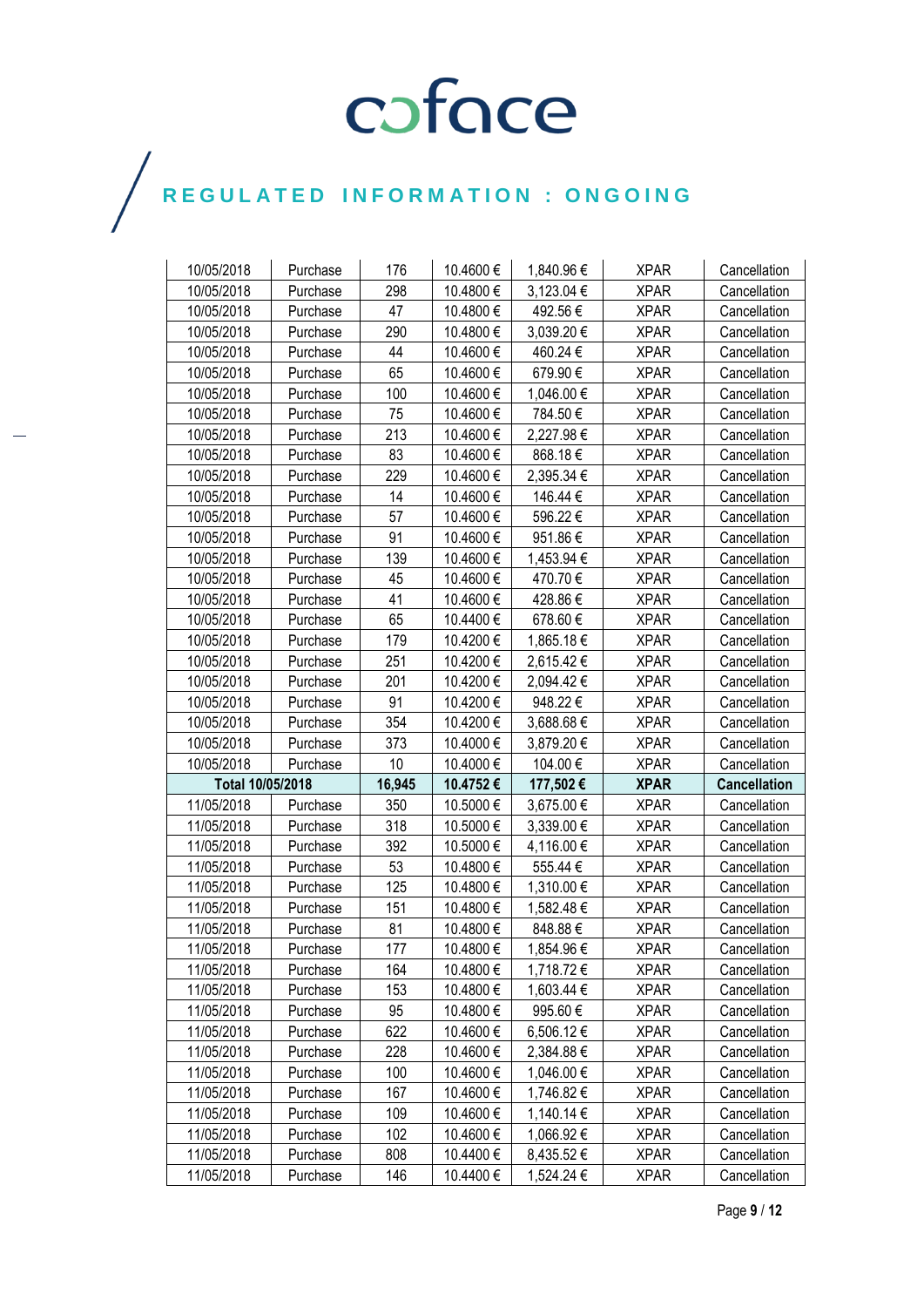| 11/05/2018 | Purchase | 165 | 10.4400 € | 1,722.60€  | <b>XPAR</b> | Cancellation |
|------------|----------|-----|-----------|------------|-------------|--------------|
| 11/05/2018 | Purchase | 231 | 10.4400€  | 2,411.64 € | <b>XPAR</b> | Cancellation |
| 11/05/2018 | Purchase | 277 | 10.4400€  | 2,891.88€  | <b>XPAR</b> | Cancellation |
| 11/05/2018 | Purchase | 14  | 10.4400€  | 146.16€    | <b>XPAR</b> | Cancellation |
| 11/05/2018 | Purchase | 139 | 10.4400€  | 1,451.16 € | <b>XPAR</b> | Cancellation |
| 11/05/2018 | Purchase | 232 | 10.4400 € | 2,422.08 € | <b>XPAR</b> | Cancellation |
| 11/05/2018 | Purchase | 221 | 10.4400€  | 2,307.24 € | <b>XPAR</b> | Cancellation |
| 11/05/2018 | Purchase | 129 | 10.4400€  | 1,346.76 € | <b>XPAR</b> | Cancellation |
| 11/05/2018 | Purchase | 350 | 10.4200€  | 3,647.00 € | <b>XPAR</b> | Cancellation |
| 11/05/2018 | Purchase | 579 | 10.4200€  | 6,033.18 € | <b>XPAR</b> | Cancellation |
| 11/05/2018 | Purchase | 5   | 10.4200€  | 52.10€     | <b>XPAR</b> | Cancellation |
| 11/05/2018 | Purchase | 108 | 10.4000 € | 1,123.20 € | <b>XPAR</b> | Cancellation |
| 11/05/2018 | Purchase | 206 | 10.4000 € | 2,142.40 € | <b>XPAR</b> | Cancellation |
| 11/05/2018 | Purchase | 55  | 10.4200€  | 573.10€    | <b>XPAR</b> | Cancellation |
| 11/05/2018 | Purchase | 125 | 10.4600€  | 1,307.50 € | <b>XPAR</b> | Cancellation |
| 11/05/2018 | Purchase | 279 | 10.4600€  | 2,918.34 € | <b>XPAR</b> | Cancellation |
| 11/05/2018 | Purchase | 259 | 10.4600€  | 2,709.14 € | <b>XPAR</b> | Cancellation |
| 11/05/2018 | Purchase | 126 | 10.4600€  | 1,317.96 € | <b>XPAR</b> | Cancellation |
| 11/05/2018 | Purchase | 343 | 10.4600€  | 3,587.78€  | <b>XPAR</b> | Cancellation |
| 11/05/2018 | Purchase | 686 | 10.4600€  | 7,175.56 € | <b>XPAR</b> | Cancellation |
| 11/05/2018 | Purchase | 348 | 10.4400€  | 3,633.12 € | <b>XPAR</b> | Cancellation |
| 11/05/2018 | Purchase | 35  | 10.4200€  | 364.70€    | <b>XPAR</b> | Cancellation |
| 11/05/2018 | Purchase | 129 | 10.4200€  | 1,344.18 € | <b>XPAR</b> | Cancellation |
| 11/05/2018 | Purchase | 174 | 10.4200€  | 1,813.08 € | <b>XPAR</b> | Cancellation |
| 11/05/2018 | Purchase | 182 | 10.4200€  | 1,896.44 € | <b>XPAR</b> | Cancellation |
| 11/05/2018 | Purchase | 155 | 10.4400€  | 1,618.20 € | <b>XPAR</b> | Cancellation |
| 11/05/2018 | Purchase | 121 | 10.4400€  | 1,263.24 € | <b>XPAR</b> | Cancellation |
| 11/05/2018 | Purchase | 131 | 10.4400€  | 1,367.64 € | <b>XPAR</b> | Cancellation |
| 11/05/2018 | Purchase | 328 | 10.4400€  | 3,424.32 € | <b>XPAR</b> | Cancellation |
| 11/05/2018 | Purchase | 70  | 10.4400€  | 730.80€    | <b>XPAR</b> | Cancellation |
| 11/05/2018 | Purchase | 45  | 10.4400 € | 469.80€    | <b>XPAR</b> | Cancellation |
| 11/05/2018 | Purchase | 107 | 10.4400€  | 1,117.08€  | <b>XPAR</b> | Cancellation |
| 11/05/2018 | Purchase | 300 | 10.5000€  | 3,150.00 € | <b>XPAR</b> | Cancellation |
| 11/05/2018 | Purchase | 16  | 10.5000€  | 168.00€    | <b>XPAR</b> | Cancellation |
| 11/05/2018 | Purchase | 75  | 10.5000 € | 787.50€    | <b>XPAR</b> | Cancellation |
| 11/05/2018 | Purchase | 378 | 10.5000 € | 3,969.00 € | <b>XPAR</b> | Cancellation |
| 11/05/2018 | Purchase | 408 | 10.5000 € | 4,284.00 € | <b>XPAR</b> | Cancellation |
| 11/05/2018 | Purchase | 368 | 10.5000 € | 3,864.00 € | <b>XPAR</b> | Cancellation |
| 11/05/2018 | Purchase | 383 | 10.5000€  | 4,021.50 € | <b>XPAR</b> | Cancellation |
| 11/05/2018 | Purchase | 328 | 10.5000 € | 3,444.00 € | <b>XPAR</b> | Cancellation |
| 11/05/2018 | Purchase | 24  | 10.5000 € | 252.00€    | <b>XPAR</b> | Cancellation |
| 11/05/2018 | Purchase | 318 | 10.5000€  | 3,339.00 € | <b>XPAR</b> | Cancellation |
| 11/05/2018 | Purchase | 190 | 10.4800 € | 1,991.20 € | <b>XPAR</b> | Cancellation |
| 11/05/2018 | Purchase | 270 | 10.4800 € | 2,829.60 € | <b>XPAR</b> | Cancellation |
| 11/05/2018 | Purchase | 287 | 10.4800 € | 3,007.76 € | <b>XPAR</b> | Cancellation |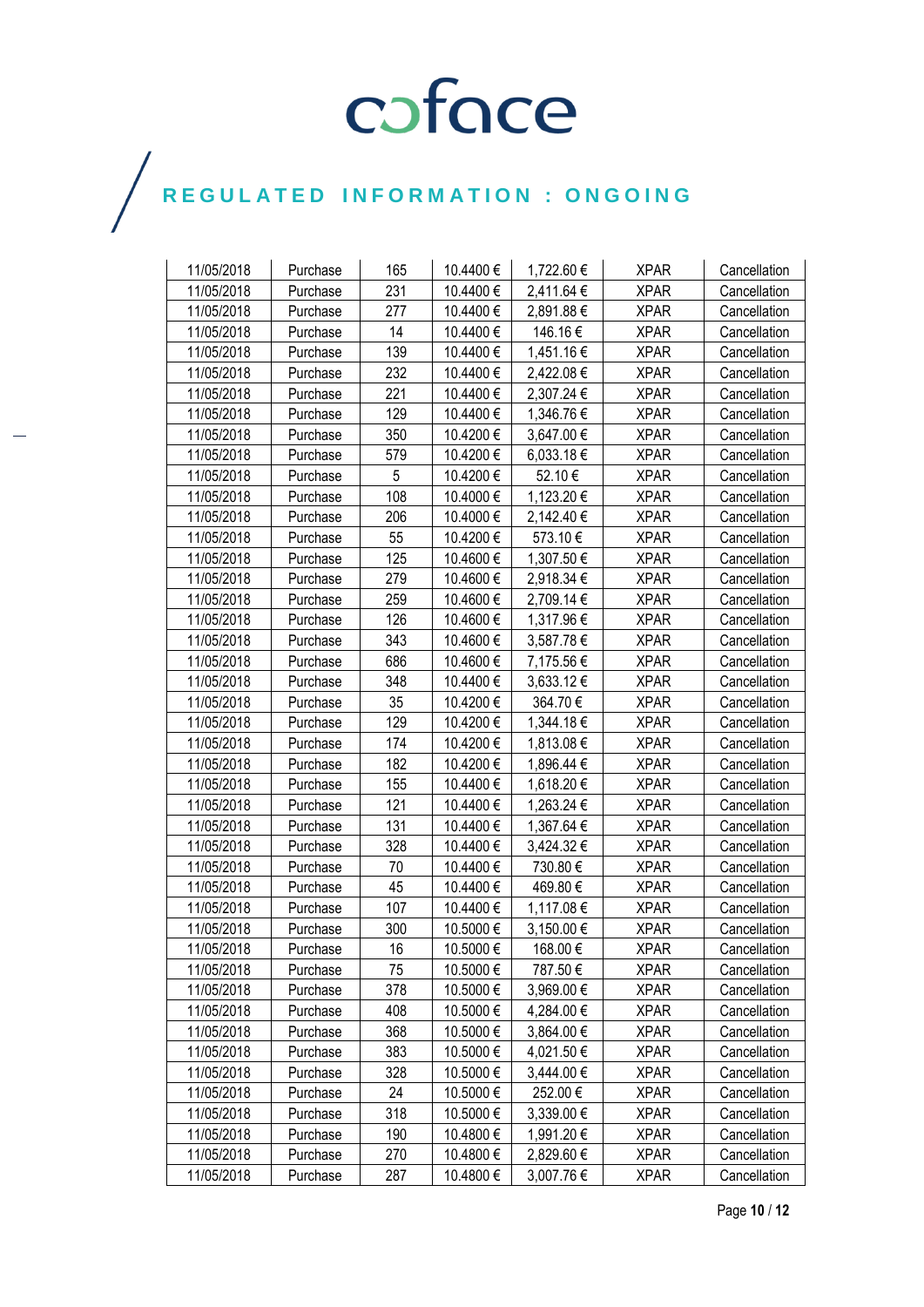| 11/05/2018                | Purchase | 431    | 10.5200 € | 4,534.12€  | <b>XPAR</b> | Cancellation        |
|---------------------------|----------|--------|-----------|------------|-------------|---------------------|
| 11/05/2018                | Purchase | 216    | 10.5000€  | 2,268.00 € | <b>XPAR</b> | Cancellation        |
| 11/05/2018                | Purchase | 80     | 10.5000€  | 840.00 €   | <b>XPAR</b> | Cancellation        |
| 11/05/2018                | Purchase | 352    | 10.4400 € | 3,674.88€  | <b>XPAR</b> | Cancellation        |
| 11/05/2018                | Purchase | 470    | 10.4400€  | 4,906.80 € | <b>XPAR</b> | Cancellation        |
| 11/05/2018                | Purchase | 77     | 10.4200 € | 802.34 €   | <b>XPAR</b> | Cancellation        |
| 11/05/2018                | Purchase | 284    | 10.4200€  | 2,959.28€  | <b>XPAR</b> | Cancellation        |
| 11/05/2018                | Purchase | 308    | 10.4800€  | 3,227.84 € | <b>XPAR</b> | Cancellation        |
| 11/05/2018                | Purchase | 118    | 10.4600 € | 1,234.28€  | <b>XPAR</b> | Cancellation        |
| 11/05/2018                | Purchase | 193    | 10.4600€  | 2,018.78€  | <b>XPAR</b> | Cancellation        |
| 11/05/2018                | Purchase | 121    | 10.4600 € | 1,265.66 € | <b>XPAR</b> | Cancellation        |
| 11/05/2018                | Purchase | 7      | 10.4600 € | 73.22 €    | <b>XPAR</b> | Cancellation        |
| 11/05/2018                | Purchase | 229    | 10.4600€  | 2,395.34 € | <b>XPAR</b> | Cancellation        |
| 11/05/2018                | Purchase | 44     | 10.4600 € | 460.24 €   | <b>XPAR</b> | Cancellation        |
| Total 11/05/2018          |          | 16,970 | 10.4625€  | 177,548€   | <b>XPAR</b> | <b>Cancellation</b> |
| <b>TOTAL 07/05/2018 -</b> |          |        |           |            |             |                     |
| 11/05/2018                |          | 84,845 | 10.4624€  | 887,684€   | <b>XPAR</b> | <b>Cancellation</b> |